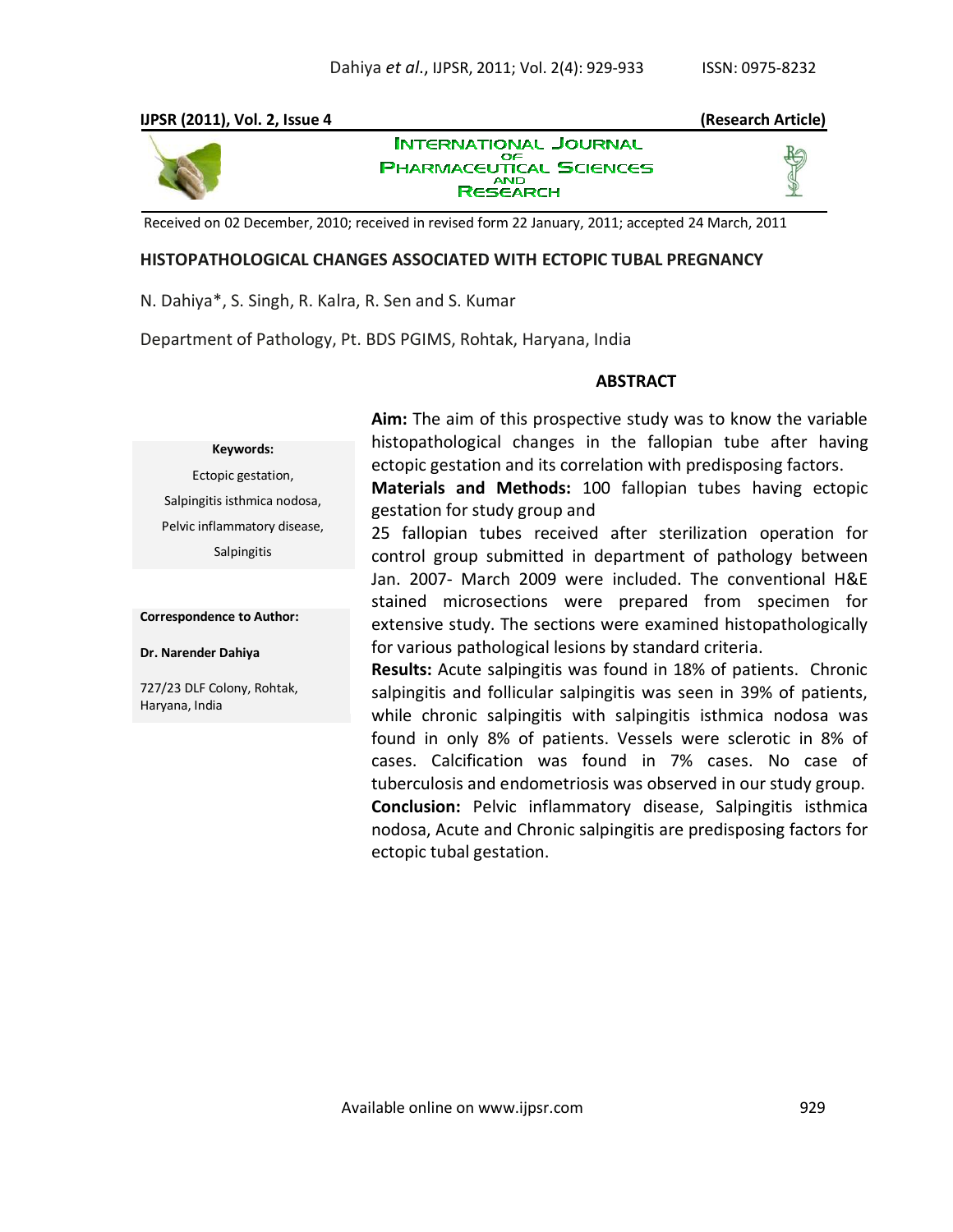**INTRODUCTION:** Fallopian tube is one of the commonest sites for ectopic gestation. Pelvic inflammatory disease is one of the important predisposing factors for ectopic gestation. It requires careful diagnosis and prompt management to decrease maternal morbidity and mortality. Ectopic pregnancy accounts for 1.2% of all pregnancies and it is a serious cause of maternal morbidity and mortality  $^1$ . Still the true incidence of ectopic gestation is difficult to determine accurately as it varies greatly according to race, socio economic factors and underlying predisposing risk factors  $^2$ .

Ectopic gestation (**fig. 1**) occurs most frequently in the fallopian tubes accounting for approximate 95% of the cases  $3$ . In case of diseased fallopian tube or other predisposing risk factor the fertilized ovum is structured in the tube itself leading to ectopic gestations  $4$ . PID is considered a significant predisposing factor. On epidemiological grounds (correlations between time trends and the geographical distribution of hospital admissions for salpingitis (**fig. 2**) and those for ectopic pregnancy), there is a poor association between pelvic inflammatory disease and ectopic pregnancy <sup>5</sup>. Keeping in view the high rate of tubal pregnancy and highly variable incidence of pathological changes in the tube, this study was conducted to evaluate the association between ectopic pregnancy, risk factors and histopathological findings.



**FIG. 1: TUBAL ECTOPIC GESTATION- OEDEMATOUS AND CONGESTED PLICAE (H & E- 40X)**



**FIG. 2: SALPINGITIS ISTHMICA NODOSA- DIVERTICULAE OF TUBAL EPITHELIUM, THE THICKENED WALL SEPARATED BY BROAD BANDS OF SMOOTH MUSCLES (H & E- 4OX)**

The aim of the project was to study the histopathological changes in the fallopian tube associated with ectopic tubal pregnancy and to observe for predisposing factors, if any.

**MATERIAL AND METHODS:** In this prospective study, 100 fallopian tubes having ectopic gestation for study group and 25 fallopian tubes received after sterilization operation for control group were included. All these fallopian tubes (diseased and normal) were submitted in department of pathology for confirmation of disease of organ.

**RESULTS:** The maximum number of patients was in the age group of 25-29 years. Seventy nine percent of patients had ectopic gestation in ampullary region of fallopian tube and 16% of patients in fimbrial end of the fallopian tube in our study. Forty seven percent of patients had used an intrauterine contraceptive device (IUCD) at one or other time. Twenty seven present were having IUCD- in- situ at the time of presentation in the hospital, 53% of patients had never used any type of intrauterine contraceptive device.

**TABLE 1: RELATION OF IUCD USAGE AND TUBAL ECTOPIC PREGNANCY**

| <b>Usage</b>  | No. of patients | Percent |
|---------------|-----------------|---------|
| Current usage | 27              | 27      |
| Past usage    | 20              | 20      |
| Not used      | 53              | 53      |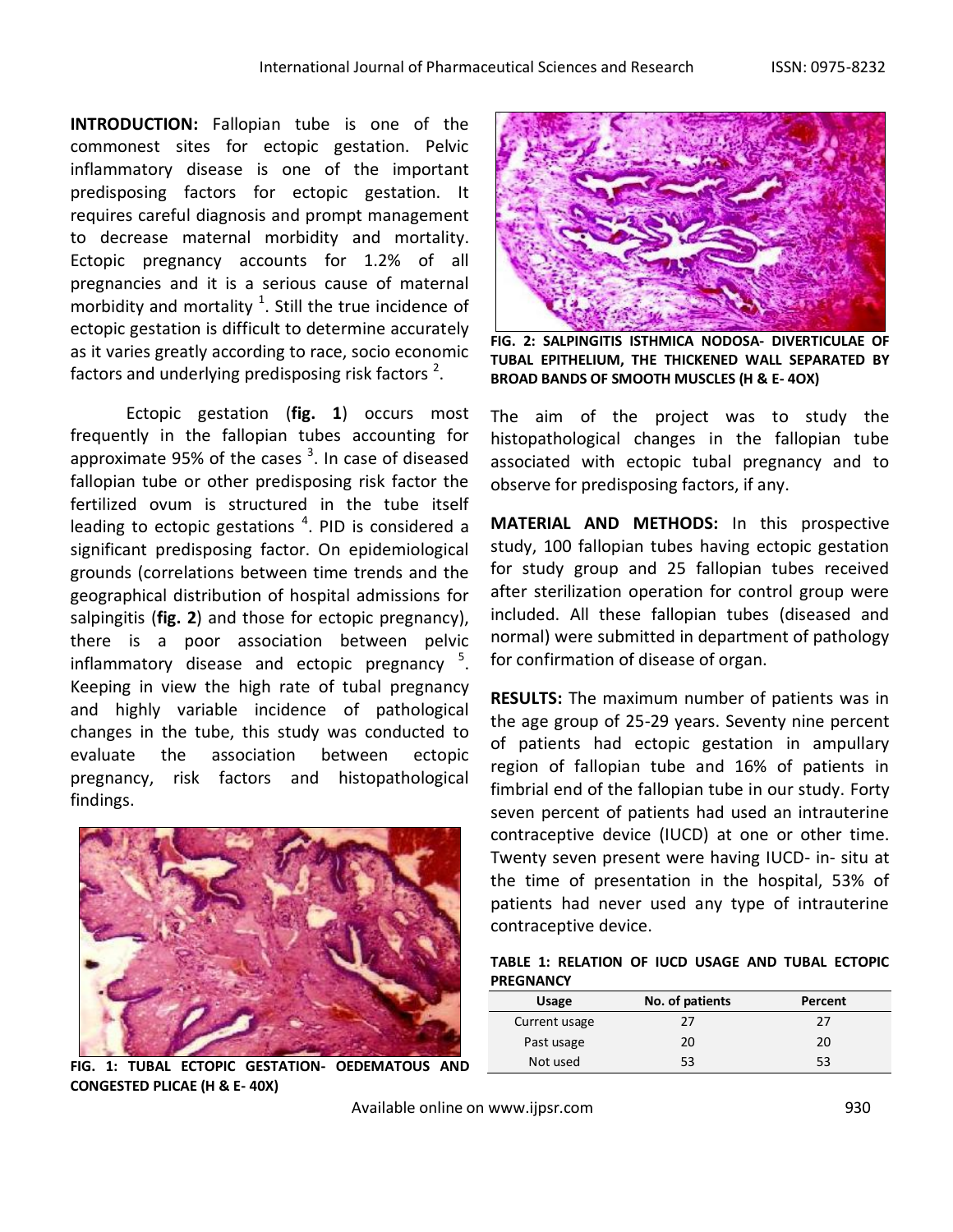Acute salpingitis was found in 18% of patients. Chronic salpingitis and follicular salpingitis was seen in 39% of patients, while chronic salpingitis with SIN was found in only 8% of patients. Vessels were sclerotic in 8% of cases. No case of tuberculosis and endometriosis was observed in our study group.

**TABLE 2: PATHOLOGIC FINDINGS OF THE PATIENTS WITH ECTOPIC PREGNANCY** 

| <b>Associated abnormalities</b>                | No. of patients | Percent |
|------------------------------------------------|-----------------|---------|
| Acute salpingitis                              | 18              | 18      |
| Chronic salpingitis +follicular<br>salpingitis | 39              | 39      |
| Chronic salpingitis + SIN                      | 8               | 8       |
| <b>SIN</b>                                     | 6               | 6       |
| Calcification                                  | 7               | 7       |
| Sclerotic vessel                               | 8               | 8       |
| Tuberculosis                                   | 0               | 0       |
| Endometriosis                                  | 0               | 0       |

In, out of total is 56 contralateral tubes were examined of which, 13 patients (23.21%) had chronic salpingitis, three (5.35%) patients had SIN and two (3.5%) had acute salpingitis. Thirty eight (67.85%) patients were unremarkable. Twenty five fallopian tubes from control group examined did not show any significant pathology.

**TABLE 3: PATHOLOGICAL FINDINGS IN CONTRALATERAL FALLOPIAN TUBE (WEIGHT INVOLVED WITH ECTOPIC PREGNANCY) (N=56)**

| <b>Normal</b>              | 38 | 67.85% |
|----------------------------|----|--------|
| <b>Acute salpingitis</b>   |    | 3.5%   |
| <b>Chronic salpingitis</b> | 13 | 23.21% |
| <b>SIN</b>                 | 3  | 5.35%  |

**DISCUSSION:** Ectopic pregnancy continues to be a significant cause of morbidity and mortality in women of reproductive age group throughout the world. Ruptured tubal ectopic pregnancy is also implicated in maternal death during the first trimester of pregnancy <sup>6-11</sup>.

There has been significant rise in incidence of ectopic pregnancy from 3-4 per 1000 to almost 16 per 1000 pregnancies  $12$ . This rise has been attributed to the residual tubal pathology after salpingitis to the current wide spread use of intrauterine contraceptive device (IUCD) and to the improved methods of diagnosis and reporting  $2$ .

Fallopian tube is common site for ectopic pregnancy with the highest frequency seen in ampullary portion  $^{13}$  (79% in our study), while 16% of patients had fimbrial involvement consistent with findings of other studies  $6, 14$ . A high incidence of fimbrial ectopic pregnancy (16%) in our study was reason for presence of hemoperitoneum in our patients consistent with other studies  $^{15}$ .

78% patients had rupture tubal ectopic tube while in 22% cases intact tube was present. In the present study 22 patients had histopathologically intact tubal wall and all these women reported between 6.1-7 weeks of gestation with symptoms of chronic ectopic gestation. Tubal rupture may occur when size of pregnancy become too large to be accommodated by narrow lumen of fallopian tube. However various studies had reported the period of gestation in ruptured or unruptured tubal ectopic pregnancy significantly indifferent.

The risk among intra uterine contraceptive device users is 2.94-4.5 times that in non-users. In this study it was found that 47% of patients were having current or past history of usage of intra uterine contraceptive device. However in contrast only 3.9% had in situ contraceptive device and 5.6% were using oral contraceptives in an eight year review of ectopic pregnancy by Helvacioglu *et al*., <sup>16</sup>. In the present study 35% patients were found to have a history of pelvic inflammatory disease and 19% admitted to previous abdominal surgery. Out of these 19 % patients, (84.19%) has history of some tubal surgery, tuboplasty and salpingectomy etc. The figures of present study are consistent with studies conducted by other authors  $^{16}$ .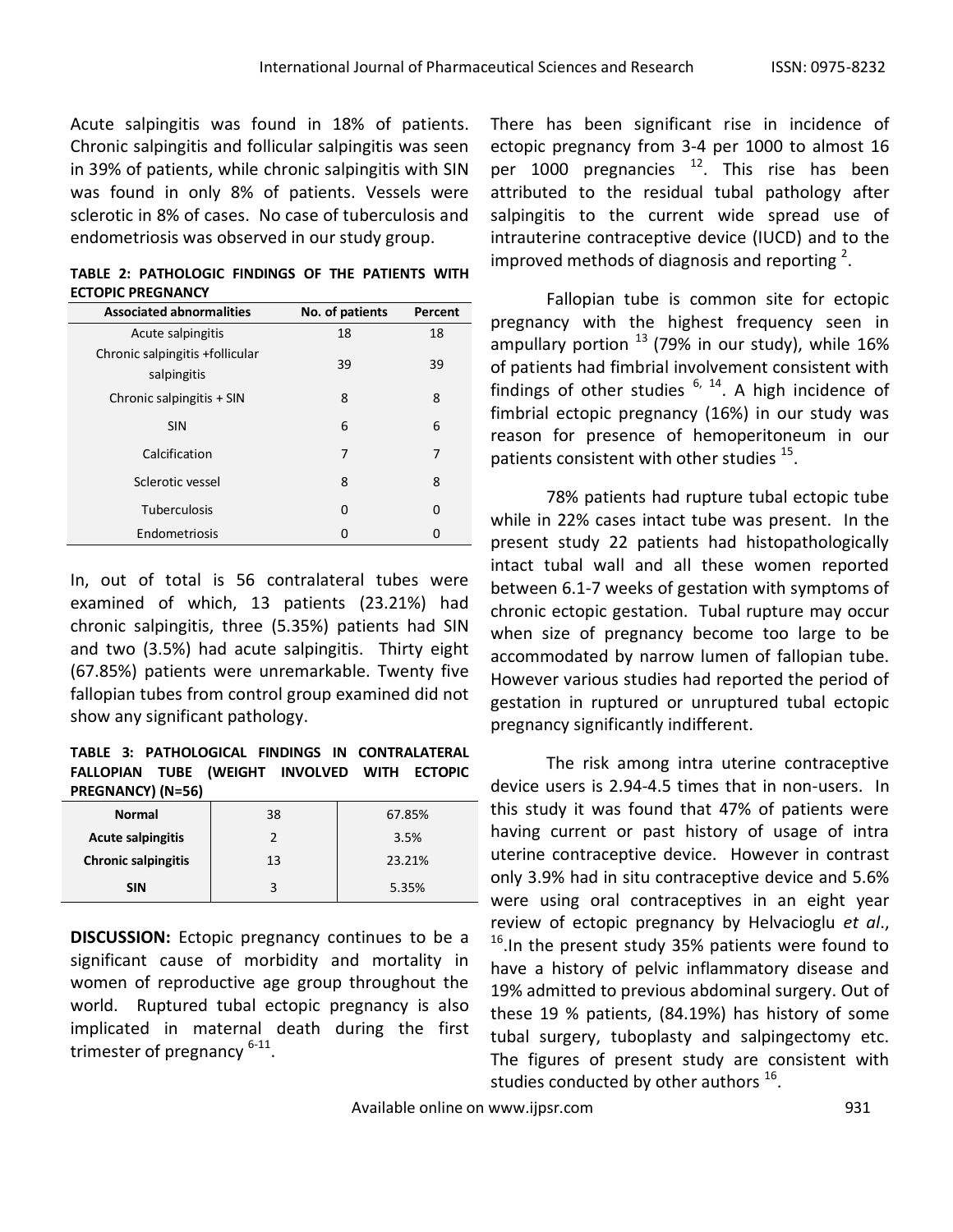Of the total 100 cases of tubal ectopic gestation, 86% showed severe associated abnormality other than the effects of developing ectopic pregnancy in the form of tubal dilation, hemorrhage, necrosis, presence of trophoblastic tissue and villi. Eighteen cases showed acute salpingitis by virtue of presence of acute inflammatory cells. Kutluay *et al.,* reported acute salpingitis in 34.8% cases, but related and attributed this directly to ovum plantation  $17$ . However, if this is so, the incidence would have been higher than observed.

The next common pathological finding associated was chronic salpingitis (39%) which was characterized by presence of lymphoplasmacytic infiltrates in the lamina propria and by distortion of tube due to fibrosis.

Follicular salpingitis was diagnosed when mucosal rugae had lost their normal structure and were represented by thickened mucosal folds adherent to one another, forming partitioned cavities of variable sizes  $18$ . Some authors have reported a very high incidence of chronic salpingitis of 89% and 88% in ectopic pregnancy <sup>19-21</sup>. Our incidence of 39% is likely due to advent of antibiotics, better management and lower incidence of pelvic inflammatory diseases in our population.

Salpingitis Isthmica Nodosa is other well described pathological lesson of unknown etiology, which is defined as the microscopic presence of tubal epithelium, well in myosalpinx or beneath the tubal serosa in a complete cross section of fallopian tube. Features of SIN were reduced in 8% cases and six cases had associated inflammation. In incidence of 45.9% and 36.4% of salpingitis isthmica nodosa has been reported by other studies  $14, 19$ , where as 12% by Kutluacy *et al*., 17 .

In our study presence of chronic salpingitis with SIN in six cases (6/8) indicate association between Salpingitis Isthmica Nodosa and other infectious lesions. Seven cases in this study showed calcification in the wall of tubes which may be squeal of some healed lesion such as tuberculosis. However multiple sections may sometimes be required for diagnosis of active disease. Endometriosis was not found in any one of our cases in the same tube or in contralateral tube.

**CONCLUSION:** Salpingitis Isthmica Nodosa, acute as well as chronic salpingitis is associated with high incidence of ectopic gestation. This inflammatory disease may be secondary to postpartum or postabortal or intrauterine contraceptive device usage. With increased knowledge and experience early recognition of signs and symptoms of pelvic inflammation and adequate antibiotic treatment in acute phase of disease can prevent ectopic gestation by presenting certain predisposing factors.

## **REFERENCES:**

- 1. Karaer A, Filiz AA, Batioglu S. Risk factors for ectopic pregnancy: A case-control study. Aus NZ J Obstet Gynaecol 2000; 46: 521-7.
- 2. Stabile I, Grudzinskas JG. Ectopic pregnancy; A review of incidence, etiology and diagnostic aspects. Obstet Gynaecol Surv 1990; 45: 335-47.
- 3. Niles JH, Clark JFJ. Pathogenesis of tubal pregnancy. Am J Obstet Gynecol 1969; 105: 1230-4.
- 4. Anderson MC. The fallopian tube. In: Symmers WC, editor. Systemic Pathology, Female Reproductive System. 3<sup>rd</sup> ed. London: Churchil Livingstone; 1991; 6: 241-61.
- 5. Beral V. An epidemiological study of recent trends in ectopic pregnancy. Br J Obstet Gynaecol 1975; 82: 775-9.
- 6. Roussos D, Panidis D, Matalliotakis I, Mavromatidis G, Neonaki M, Mamopoulos M, et al. Factors that may predispose to rupture of tubal ectopic pregnancy. Euro J Obstet Gynecol 2000; 89: 15-7.
- 7. Dwarakanath LS, Mascarenhas L, Penketh RJA. Persistent ectopic pregnancy following conservative surgery for tubal pregnancy. Br J Obstet Gynaecol 1996; 103: 1021-4.
- 8. Karande VC, Flood JT, Heard Nl. Analysis of ectopic pregnancies resulting from in vitro fertilization and embryo transfer. Hum Reprod 1991; 6: 446-9.
- 9. Peek C, Graham FM. Ectopic pregnancy in a non-patent fallopian tube following transfer of embryos to the contralateral tube. Hum Reprod 1992; 7: 136-40.
- 10. Coste J, Job-Spira N, Aublet-Cuvelier B. Incidence of ectopic pregnancy. First results of a population-based register in France. Hum Reprod 1994; 9: 742-5.
- 11. Rouso D, Klearchou N, Rouso I. Combined intrauterine and abdominal pregnancy. J Obstet Gynaecol 1997; 17: 62-7.

Available online on www.ijpsr.com 932